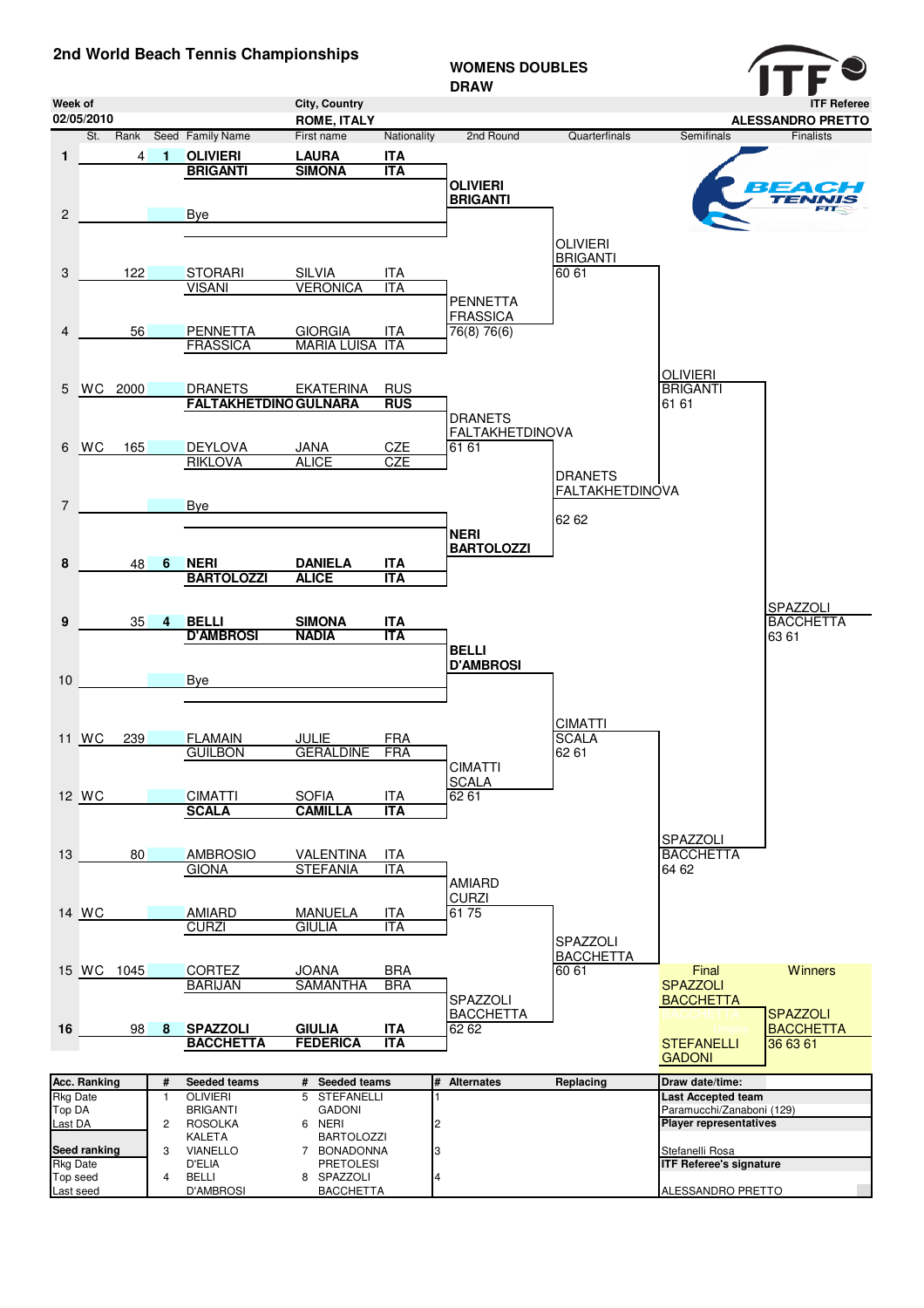## **2nd World Beach Tennis Championships**

## **WOMENS DOUBLES**